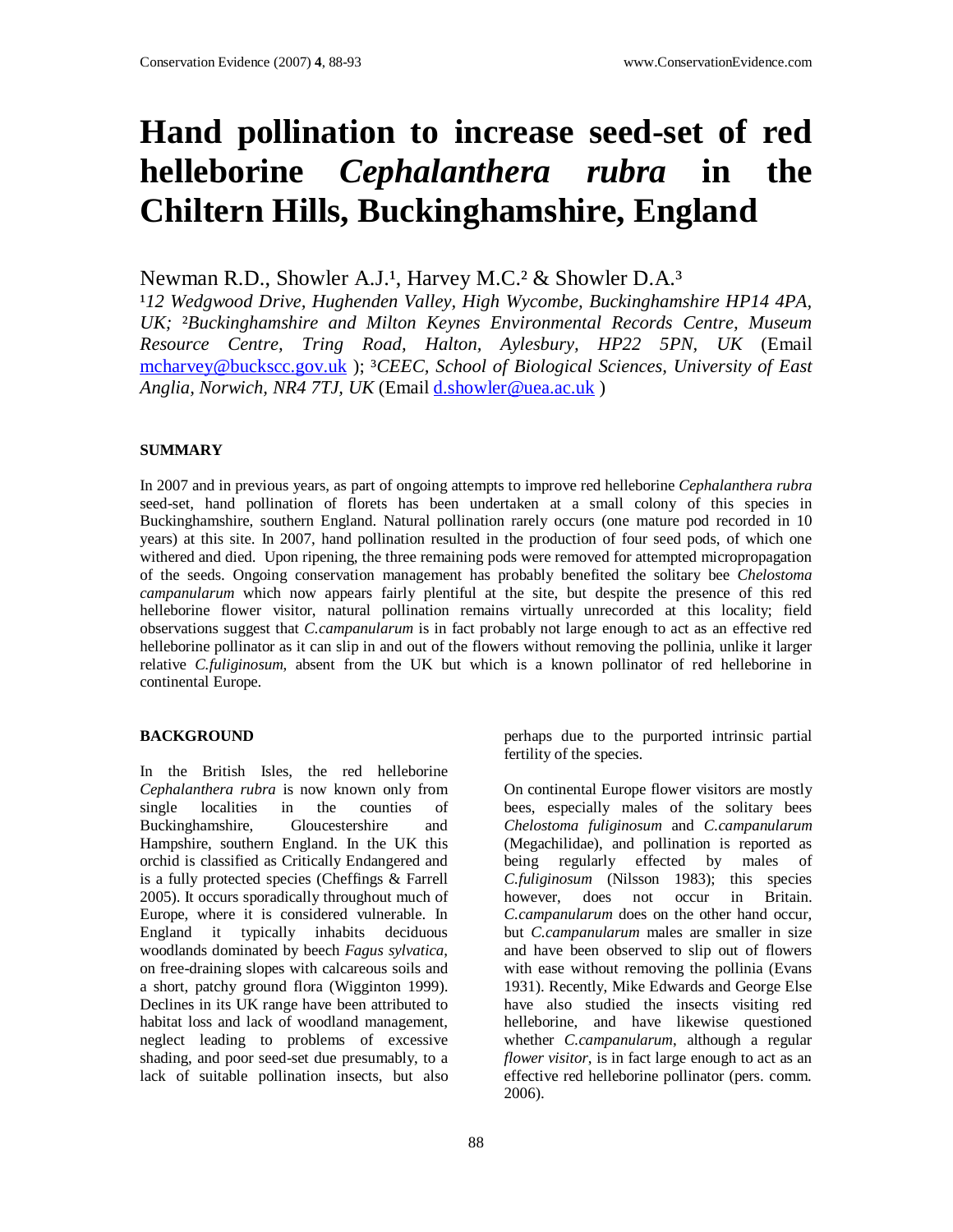Due to its critically endangered status, it was decided in 2007 to re-establish the UK Red Helleborine Group in order to share ideas and develop plans for the conservation of the species. Local wardens from Gloucestershire, Hampshire and Buckinghamshire were joined by specialists from the Royal Botanic Gardens, Kew (London) and Natural England, visiting each of the extant sites and the Kew laboratories. This provided opportunities to consider management options and to learn more about the ecology of the species. It was decided that hand pollination attempts (ongoing for several years) should be continued in an attempt to increase seed-set for propagation purposes in light of very low natural pollination success at these three remaining small colonies.

In the case study presented here, hand pollination attempts, observations of insects visiting red helleborine flowers, and ongoing management to encourage possible pollinators at the Buckinghamshire locality are described.

# **ACTION**

**Study site:** The hand pollination of red helleborine flowers and observations of insect flower visitors was undertaken at the BBOWT (Berks, Bucks and Oxfordshire Wildlife Trust) reserve that supports the single extant Buckinghamshire red helleborine population situated in the Chiltern Hills, southern England. This locality supports a small colony of red helleborines consisting of up to 10 plants. In a good year, as in 2007, several plants will flower.

**Red helleborines in 2007:** In 2007, red helleborine plants first appeared around 10 May and a total of eight plants grew in the usual location with three developing flowers. These had between 10 and 14 florets on each stem or 'flower spike', the tallest of which reached 50 cm (about the maximum height recorded at this site).

**Hand pollination:** Attempts at hand pollination were deemed appropriate due to the apparent lack of natural insect pollinators, and consequent very low natural pollination and seed-set; over the last 10 years only one seed pod developed in response to natural pollination. Hand pollination is undertaken as florets open and the pollinia mature, usually over several days at the end of June. The procedure that was used in 2007 had been successfully trialled before: when the horse-shoe shaped pollinia is mature (about when a floret is fully open) using a small 'cocktail-type' stick with a sharpened end, the pollinia is gently lifted off, transferred to another floret and rubbed against the stigmatic surface (Fig. 1). When possible (dependent upon how many plants are flowering in that year) transfer is usually made to a floret on another flower spike. In 2007, six florets were pollinated in this way.

Maturing pods resulting from hand pollination are gathered when still green (at around 50 or so days after pollination) as micropropogation of other *Cephalanthera* species suggests that higher germination success is achieved from less mature seeds (e.g. Yamazaki & Miyoshi 2006). Pods are harvested by simply cutting the pedicel with a pair of sharp scissors. Each pod is placed in a small glass tube plugged with cotton wool (to allow it to 'breathe' and prevent build-up of humidity which may cause it to rot) and sent on day of collection to the Royal Botanic Gardens, Kew (London).

**Weather:** The relatively mild and sunny winter of 2006/7 was followed by the warmest, driest and sunniest April since 1914, with temperatures 5º C above normal. From May onwards, southeast England had the wettest and dullest early summer recorded, with exceptionally high rainfall very much above the average through to August. How or if this affected maturation of pollinia, hand-pollination success or subsequent seed pod, development is not known.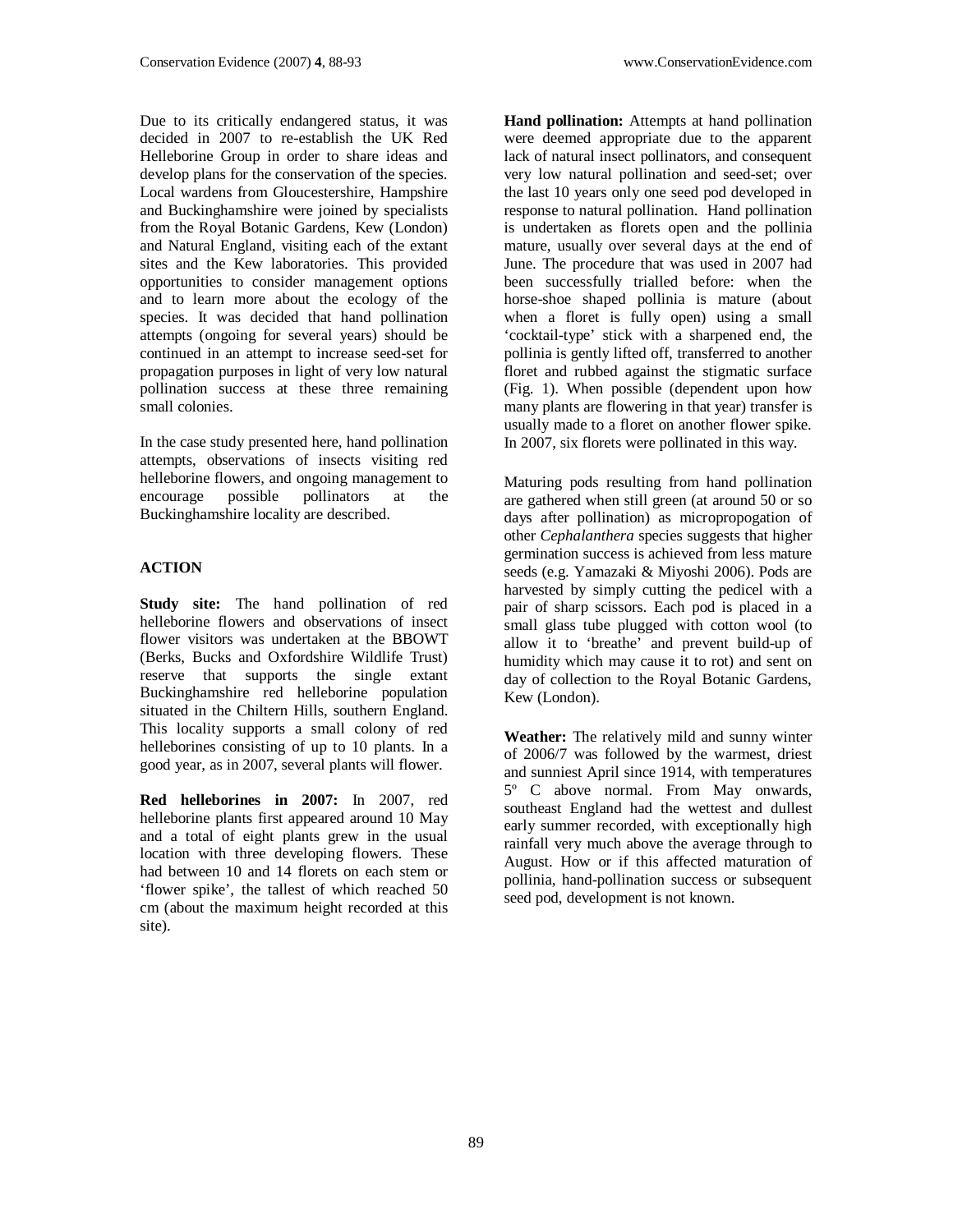

**Figure 1.** Single red helleborine floret showing position of pollinia and stigmatic surface (Photo: Roger Newman)

**Observations of flower visitors:** On 1 July 2006 two of the authors of this present paper (Martin Harvey and Roger Newman) spent approx. 1½ hours observing insects visiting red helleborine flowers at the Chiltern Hills locality (Harvey 2006). The insects most frequently seen were male *Chelostoma campanularum* bees which were mostly observed flying rapidly around the flowers and then moving off, but every so often one entering a flower and emerging a few seconds later. A single female was also seen to enter a flower. This individual was bright yellow on the underside of the abdomen as a result of carrying a full pollen load presumably collected from nearby nettle-leaved bellflowers *Campanula trachelium* (*C.campanularum* is obligately associated with bellflowers *Campanula* spp.) although it is possible that red helleborine pollen could also have been present.

Several other species of insects (bees and flies) were also seen to land on red helleborine flowers:

- a small solitary bee, possibly a species of *Lasioglossum* (specimen not caught for species confirmation);
- small empid flies (Diptera: Empipidae) landing on the flowers, usually on the outside of the petals. Most did not enter

the flowers; these tiny (2-3 mm) flies are assumed to be too small to be effective pollinators. The single specimen collected was a female *Rhamphomyia longipes*;

- hoverflies (Diptera: Syrphidae): a female *Platycheirus albimanus* was twice seen to land on the lower lip of a flower and use her mouthparts on the petal, but did not fully enter the flower. A smaller hoverfly (not collected for identification) was seen around the flowers but did not enter them;
- an anthomyiid fly (Diptera: Anthomyiidae) landed on a flower but did not appear to be using it as anything other than a perch.

### **CONSEQUENCES**

**Hand pollination success:** In 2007, hand pollination resulted in four seed pods, of which one withered and died before reaching maturity. Figure 2 shows two of the three apparently healthy seed pods on one of the red helleborine plants (Plant D) that flowered in 2007, about 5 weeks after pollination. Upon ripening but whilst still green, on 12 and 20 August these pods (two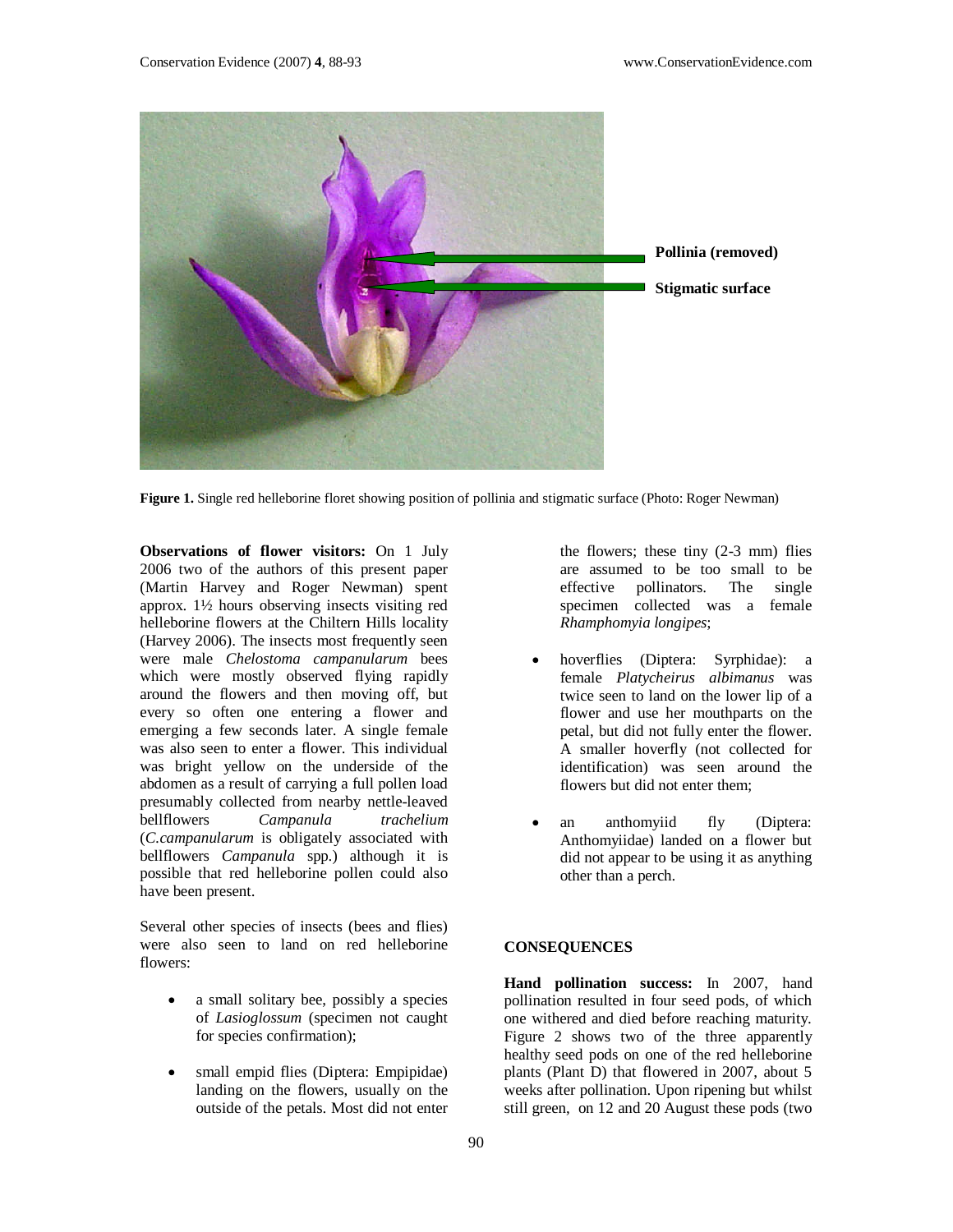at 47 and one at 53 days after pollination) were carefully removed and sent to the Royal Botanic Gardens (Kew) for attempted micropropagation (see below).

Over the previous 10 years, hand pollination has been attempted in five seasons (in some years no flowers were produced thus hand pollination was not possible) in addition to 2007, with around 50% of hand-pollinated flowers resulting in seed pods. Only one seed pod has been produced as a result of natural pollination over this 10-year period.

In past years some flowering and non-flowering spikes (and associated seed pods) have been lost due to grazing by muntjac *Muntiacus reevesi*, even though plants were partially protected by wire mesh cages. This situation has now been rectified with the installation of a wire mesh fence. No loss or damage to pods via insect herbivory has been noted, although damage to plants by slugs has been apparent in some years. Steps are being taken to prevent this, including the placement of copper rings around plants, to protect them from slug herbivory (Newman & Showler 2007).



Figure 2. Two seed pods on Plant D, lower (D5) at 36 days and upper (D8) at 34 days after pollination, 1 August 2007 (Photo: Roger Newman)

**Micropropagation:** Attempts are currently ongoing at Kew to germinate and grow red helleborine seeds at the micropropagation unit. As yet propagation has proved unsuccessful. Even if successful germination is achieved, it is thought that seedlings may take several years from germination until the first leaves are produced and over 10 years until they first flower (anon 2007).

**Site management:** The evidence from the short visit on 1 July 2006 confirms the observations of Nilsson (1983) that *Chelostoma* bees, especially males, are regular visitors to red helleborine flowers, and suggests that conditions at the site (in 2006 at least) are favourable for *C.campanularum*. Current management aims to enhance conditions for this bee, although observations suggest that it appears doubtful that *C.campanularum* is in fact capable of pollinating red helleborine (Evans 1931, Edwards & Else pers.comm. 2006). Recent management work has opened up the tree canopy with a resultant increase in the number of nettle-leaved bellflower plants. Numerous *C.campanularum* were observed visiting their flowers during the July 2006 visit and although it was impossible to accurately estimate the numbers of these small, fast-flying bees seen, it seemed likely that they were in hundreds rather than tens.

About 5 m south of the exclosure there is a standing dead ash *Fraxinus excelsior* tree trunk (c.3 m tall and 110 cm dbh) in partial sunlight. This has many hundreds of small holes (c. 2 mm diameter) made by wood-boring beetles (Figs. 3 and 4), which were providing nest-sites for the bees. *C.campanularum* uses particles of soil to seal the entrance to its nest holes, and bees were seen apparently collecting soil from bare ground within the helleborine exclosure for this purpose. The slope thus provides, within a fairly small space, good quantities of nectar-plants for the bees, and plentiful nesting sites. The aim is to maintain the population of these bees through appropriate habitat management, e.g. by continuing to create new openings in the tree canopy where bellflowers as well as other nectar plants (and hopefully helleborines) can grow, while retaining dead wood, especially standing dead wood. Such standing dead timber will also provide habitat for other saproxylic invertebrates.

In the winter of 2007 an approximately 12 x 12 m area directly below the present red helleborine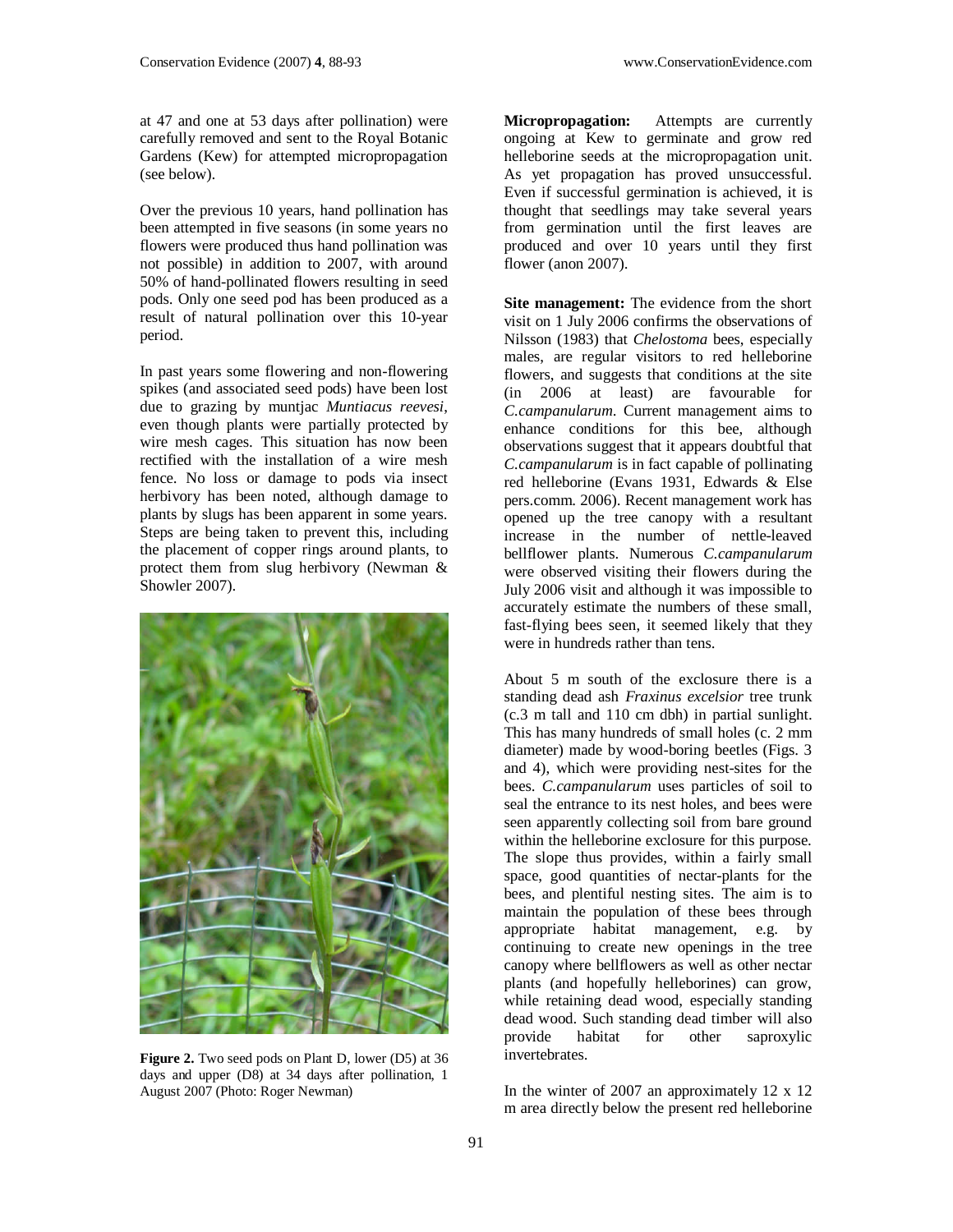exclosure was cleared of bramble *Rubus fruticosus* and ash seedlings and the ground lightly scarified by hand-raking to remove the cut material and accumulated leaf litter.



**Figure 3.** Standing dead ash *Fraxinus excelsior* trunk – valuable habitat for solitary bees and wasps (Photo: © Martin C. Harvey/BMERC)



**Figure 4**. Small boreholes in a dead ash *Fraxinus excelsior* tree used as nest locations by *Chelostoma campanularum* (Photo: © Martin C. Harvey/BMERC)

**Long-term conservation:** There has recently been extra attention given to conservation of red helleborine in the UK. As well as ongoing habitat management, seed has been collected over recent years: some has been banked at the Millenium Seed Bank at Wakehurst (part of Kew Gardens) in Sussex, southern England; some has been used for DNA analysis of the UK populations; and some has been used for propagation purposes. Botanists at Kew and Natural England are continuing to research<br>improved methods of germination and improved methods of propagation (as yet unsuccessful) with a view to producing plants that may be used for reintroduction purposes.

#### **REFERENCES**

Anon (2007) Royal Botanic Gardens, Kew: plant profiles – orchids: *Cephalanthera rubra* http://www.kew.org/plants/orchids/red\_hellebori ne.html

Cheffings C. & Farrell L. (eds.) (2005) *The vascular plant Red Data List for Great Britain*. Joint Nature Conservation Committee, UK. http://www.jncc.gov.uk/page-3354

Evans G.H. (1931) *Proc. Royal Entomological Society London*, A6, 59 cited in: Nilsson L.A. (1983) Mimesis of bellflower (*Campanula*) by the red helleborine orchid *Cephalanthera rubra. Nature*, **305**, 799-800.

Harvey M.C. (2006) Potential insect pollinators of red helleborine *Cephalanthera rubra*, at Windsor Hill, Buckinghamshire, 2006. Unpublished report.

Newman R.D. (2007) Red helleborine (*Cephalanthera rubra*) at Windsor Hill, 2007. Unpublished report.

Newman R.D. & Showler A.J. (2007) The use of copper rings to reduce losses of red helleborine *Cephalanthera rubra* to slug and snail herbivory in the Chiltern Hills, Buckinghamshire, England. *Conservation Evidence*, **4**, 66-68.

http://www.conservationevidence.com/Attachme nts/PDF908.pdf